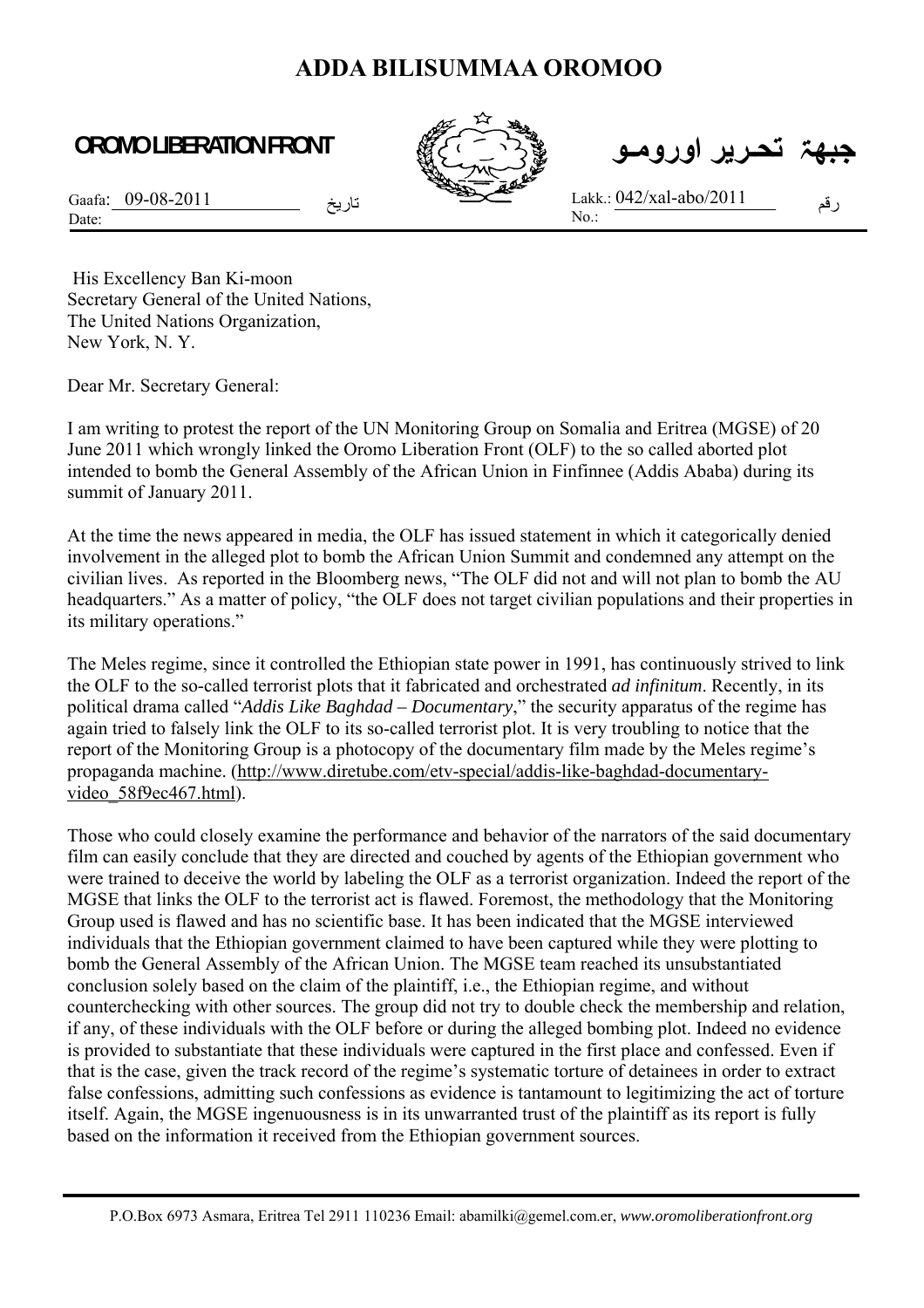Furthermore, the MGSE failed to give an opportunity to the OLF to rebut the malicious accusations of the Ethiopian regime. As such the MGSE denied the OLF the right to be heard on such serious accusations and convicted our organization solely based on the manufactured evidence provided to it by the accuser, the Ethiopian regime. We acknowledge that in September 2010, a member of the MGSE had contacted the OLF and expressed interest to talk about the Group's mission. The OLF had expressed its appreciation for the contact and indicated its willingness to cooperate. The Group's member promised to get back to the OLF. The OLF has never heard again from the MGSE. We are under the impression that the MGSE not only decided to deny the OLF the right to be heard on the matter in which it has been falsely accused, but also did not want our input in accomplishing its mission. It is our considered judgment that the MGSE's investigation process was not fair and its report lacks veracity.

The MGSE group in addition to falsely accusing our organization has wrongly linked the Eritrean government to OLF affairs. The report gives a wrong impression that the Eritrean government patronizes the Oromo struggle. We fully understand that the Eritrean government defends itself against this Ethiopian regime's concocted incident in which the MGSE knowingly or unknowingly became a party. However, we only want to clearly indicate that the Eritrean government is respectful of the independence of our organization and does not involve itself in our work. On the other hand, the Eritrean and Oromo peoples have a long history of relations that extends over a century. Eritrean people's sympathy with the condition of the Oromo people arises from this long relation.

## Mr. Secretary General

We would like to reiterate that the OLF is a legitimate organization leading the Oromo people's national struggle against the colonial regime of Ethiopia. Its goal is to enable the Oromo people to exercise their fundamental right to self-determination, the right upheld by the international community and the UN. Furthermore, it works to lay a new foundation for peaceful and harmonious relations among the peoples of the Horn in general and in Ethiopia in particular, where peoples could live together in peace and engage in their own social and human resource development.

The OLF vehemently oppose all forms of terrorism and reject terrorism as a form of struggle for the genuine and noble cause of the liberation of a people under occupation. We denounce Ethiopian state terrorism and other forms of terrorism since they destroy individuals, families, communities, institutions, and societies by violating human rights.

## Mr. Secretary General:

For more than a century and half, the Oromos have lived under the brutal colonial rule of the Abyssinian/Ethiopian, that together with European colonizers, created the Ethiopian state during the European colonial era of Africa. Today the Oromo people make up a significant portion of the population of the Horn of Africa. In Ethiopia, the Oromo number about 40 million, i.e., more than 40% of the inhabitants. Oromia, the Oromo homeland, is crucial to the economy of Ethiopia and the region. The Oromos maintain distinct and homogenous culture and common language, history, descent and separate territory. The Oromos also have extensive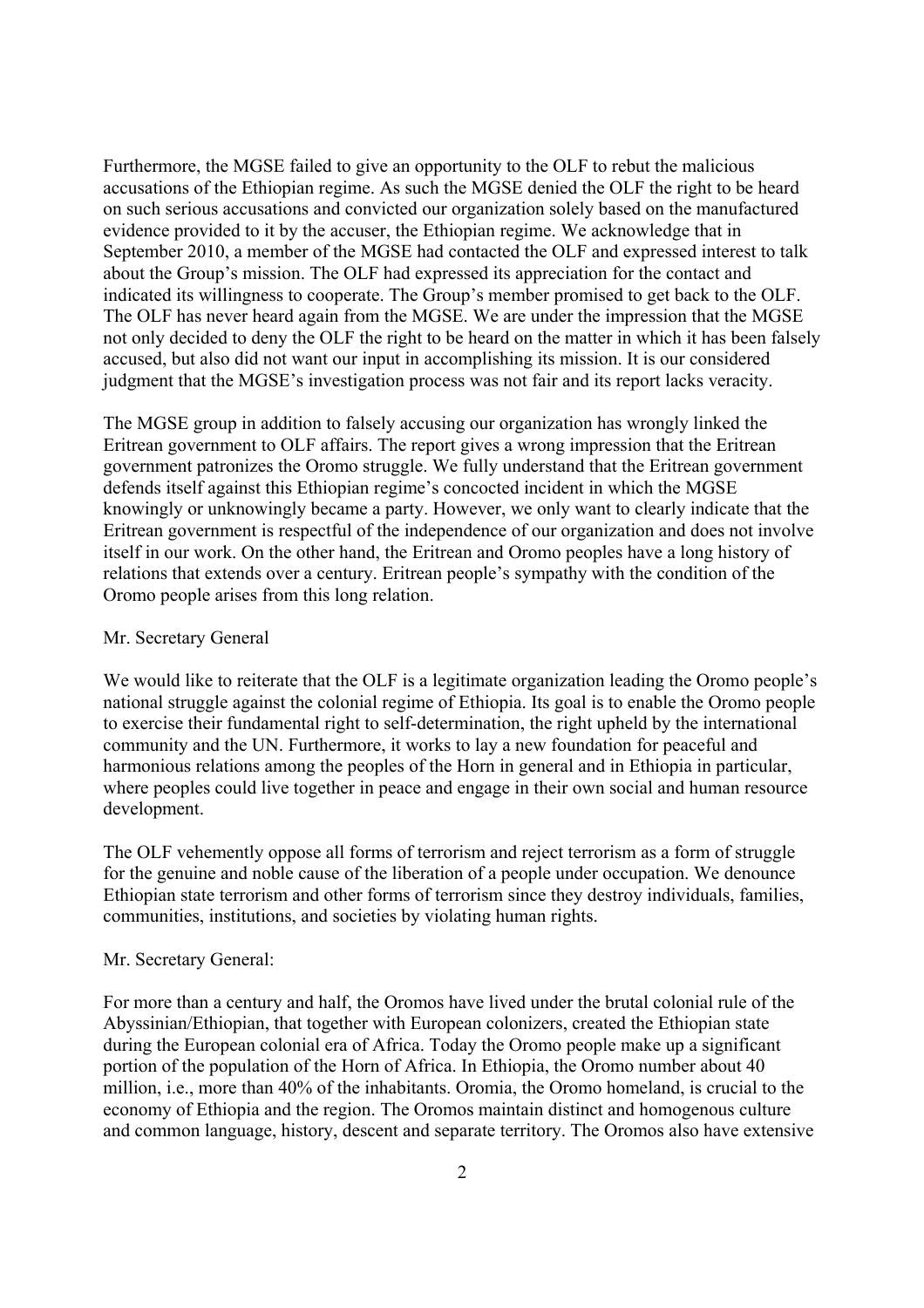cultural and economic interactions with all the peoples in Ethiopia and the rest of the Horn of Africa and shares borders with almost all the regional states in Ethiopia and the majority of the states in the Horn region.

The Abyssinian/Ethiopian political elites have applied all forms of discrimination, subjugation, repression, and exploitation in all spheres of Oromo life and those of other subject nations in Ethiopia. They did everything possible to destroy Oromo identity - culture, language, custom and tradition. As subject people under occupation, the Oromos have been considered secondclass citizens by the Ethiopian establishment, which monopolized the state power.

The racist attitude of the Ethiopian political elites and their crave for maintaining the status quo has been a source of obstacle for democratization and development. The UN Committee on the Elimination of Racial Discrimination in one of its report stated that "…*every year during the time period from 1995 to 2005, the majority of the reported human rights violations in Ethiopia have occurred in the Oromia regional state. In all years but one, extra-judicial killings and arbitrary arrests have been reported. No other regional state has such a consistency of reported human rights violation during this time period. The majority of these reported incidents relate to contexts where Ethiopian security forces countered the quest for political recognition by the Oromo Liberation Front (OLF), the most prominent representative political organization among the Oromos."* 

 In addition*, The International Federation for the Protection of the Rights of Ethnic, Religious, Linguistic and Other Minorities*, in a written statement to the 61<sup>st</sup> session of the UN Commission on Human Rights held in Geneva, Switzerland, in March 2005 reported: "It is not hard to present evidences that Oromos are targeted by successive regimes of the Amhara-Tigre irrespective of the apparent ideological difference they demonstrate". From this report and others it is very clear that the present Ethiopian regime is targeting Oromos as a people for persecution of all forms.

These gross and systematic human rights violations of Oromo nationals by the government have been monitored by various human rights organizations and governments. We will not go into it in this letter, except to say that human right violations in Ethiopia is gross and on the rise and that the government is using exaggerated concerns about armed insurgency and terrorism to justify the torture, imprisonment, and sustained harassment of its critics, including Oromo school children.

The Oromo people's struggle for freedom is a natural outcome of occupation by alien force, the Ethiopian regime. Such right, the struggle against foreign occupation and for selfdetermination, is recognized by international community including the UN. The Ethiopian government denies this right to the Oromo people. This goes against the UN principle enshrined in Article 1 (1) of the UN Covenant that states: *"All peoples have the right of selfdetermination. By virtue of that right they freely determine their political status and freely pursue their economic, social, and cultural development."*

The Oromo people's struggle is for peace, freedom and stability. The OLF is for peace. It is ready to go an extra mile in search of peaceful resolution of the political crisis in Ethiopia. The